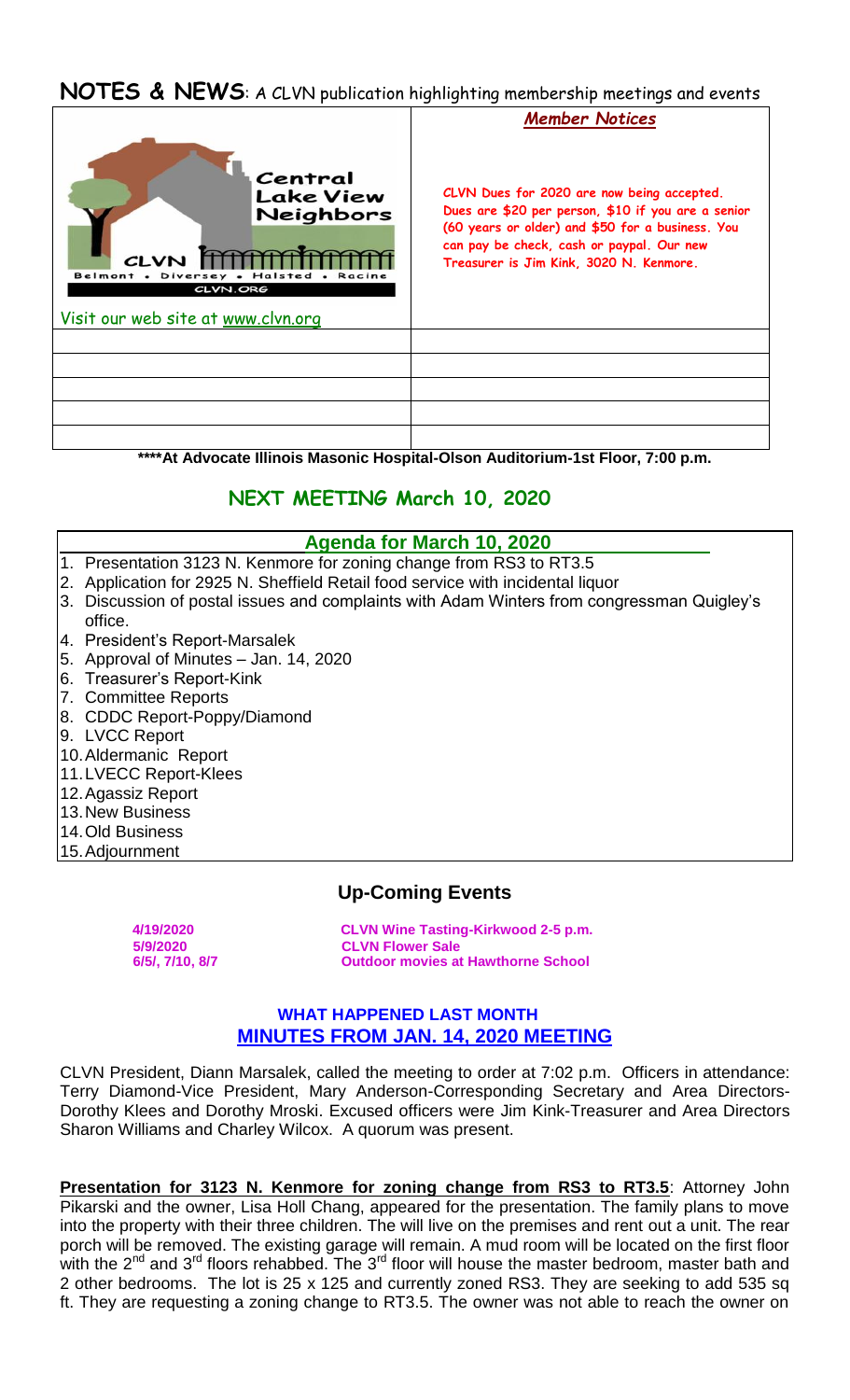either side of her property. The property when developed will remain within the current setbacks. The height remains the same with some configuration of the roof. The peak roof will remain. They hope to start work this summer. The application for a zoning change has not yet been field as they wanted to come to the group first. The matter will be referred to the CLVN Planning and zoning committee for review and they will return March 10, 2020.

**Application for 2925 N. Sheffield for Retail Food Service and Incidental Liquor License**: Tom McCauley the owner of the property and his general manager, Dan Cahill, made the presentation. McCauley has owned the property for a long time. His real estate/development office is next to the proposed space. He wants to offer a high end restaurant consisting of American food. He plans to have the hours allowed by the City for the license. He is working on a plan of operation with the Alderman's office and CLVN. Unfortunately, the owner had no details to offer us such as the number of tables, occupancy, number of staff, signage, name of restaurant, hours of operation, square footage and when food would be offered. Several neighbors voiced concerns with the proposed hours of operation. He might also develop the downstairs of the area. He does have security cameras on the building and will have door staff during the evening. Deliveries would be in the rear along with garbage pick up. He had no renderings to offer us to view. He was unsure if he will have an outdoor space. He does not plan to have live entertainment. He will not have valet parking. He will return on March 10, 2020 to present more details.

**President's Report:** The Community Policing and CLVN meetings for 2020 will be March 10, May 12, July 14, Sept. 8 and Nov. 10. Marsalek reminded members that CLVN dues for 2020 were due on January 1, 2020 and are now being accepted. You can pay on paypal or send to our Treasurer, Jim Kink at 3020 N. Kenmore, Chicago. Thanks to the River on Sheffield for hosting our holiday party. The food was great and everyone had a nice time. The CLVN Wine Tasting will be held on Sunday April 19, 2020 from 2-5 p.m. at Kirkwood \$10 suggested donation to attend. You can also buy wine. All proceeds made at this event benefit the CLVN Beautification Fund. We will also be selling raffle tickets for great prizes. The CLVN Flower Sale will be held on May 9, 2020. All flower orders will be due on May 1, 2020. We are planning our 2020 Summer movies.

- **Ald. Report**: Marsalek reported for Jessup who was not able to attend the meeting. Alder Tunney was able to pick up and recycle over 360 Christmas Trees. The 44th Ward hosted CPD Transit Commander Cindy Sam and CTA Vice President of Security Kevin Ryan at this week's CAPS Beat 1923/1924 and 1925 meeting. Thank you to the many residents that came together to express concerns and demand better security at our stations. CTA Security and CPD committed to bulking up presence as soon as this weekend. Additionally, CAPS Sgt. Tracey Edwards will be updating residents on the progress of these efforts at the next 1923/1924/1925 Beat meeting on March 4th. The staffing for the 19th District is down to 375 staff. The Alderman spoke with the Mayor yesterday about staffing levels and expects an update on increase by end of January. The Merlo Library should be reopening no later than April 1. It will be open for Election Day on March 17th. The 19thDistrict will be the 44th Ward Early Voting site. Ground breaking will be in the spring for the AIDS Garden pending funding. Support and learn more at aidsGardenchicago.org. At the December City Council meeting the Alderman introduced an ordinance to make revisions and updates to the Wrigley Field Plaza Ordinance. The changes streamline provisions of the Plaza Ordinance first passed in 2016 which sunsets this year. It provides clarity and flexibility for the operators while strengthening protections for the neighborhood. These are the key points:
- Creates a new sunset date of November 2024.
	- The hours are simplified for everyone's benefit:
		- o Closing 10:00 p.m., Sunday-Thursday; 11:00 p.m. Friday-Saturday
		- o Alcohol ends 9:00 p.m., Sunday-Thursday; 10:00 p.m. Friday-Saturday
- It allows the service of spirits along with beer and wine.
- It maintains the same hours and restrictions for baseball games and stadium events.
- Restricts the plaza to ticket holders only during games and stadium events.
- Clarifies the event formula limiting High Impact Events to 12 per year, with no more than five being concerts. High Impact Events are defined as any concert, watch party or festival with more than 1000 people in attendance.
- Adds language clarifying that only High Impact Special Events, with permits, are exempt from the City noise ordinance.
- Adds language requiring sound level monitoring and reporting for plaza concerts, similar to concerts inside Wrigley.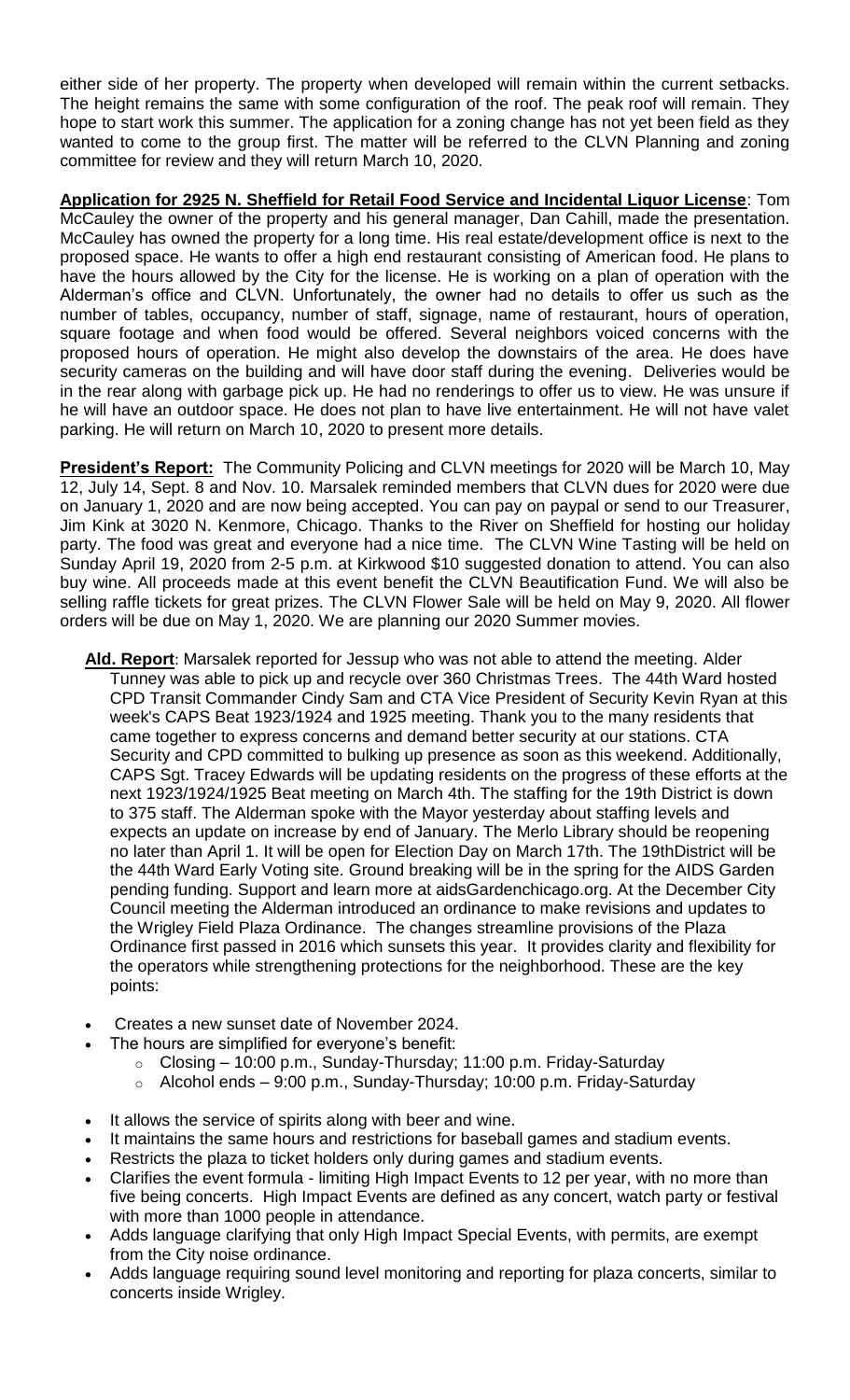Thank you to the residents, public safety professionals and Chicago Cubs representatives that helped move this ordinance forward. It is expected this ordinance to pass the full council. Seniors who received the exemption last year do not have to re-apply. Seniors not currently receiving the exemption, and homeowners turning 65, must apply for the senior exemption in 2020 and their exemption will then automatically renew each year. The Assessor's Office is sending out notices to those who already receive the renewal and others who may be eligible for it. Eligible seniors will need to apply for the Senior Freeze annually.

**Treasurer's Report**: Marsalek reported for Kink. The account balance for all our accounts is \$21,503.81. Income was from memberships and interest. Expenses were constant contact for our emails and a tip for the holiday party staff. Marsalek reported Kink is now maintaining the CLVN website. We have 53 members who paid 2020 dues but that number will increase as reminders have been sent about 2020 dues.

**Approval of Nov. 12, 2019 Minutes**: A motion was made by Terry Diamond to approve the minutes from Nov. 12, 2019 which was seconded by Jackie Price. The motion passed unanimously.

**Beautification Report**: Marsalek reported in spring we will start to work on the corners.

**Planning & Zoning Committee Report:** Poppy reported the Community Protection Agreement with CLVN and Advocate was filed with the Recorder of Deeds. The former Anderson Moving on Sheffield has finished the promised work and a copy of that agreement was filed with a copy sent to the VIC condos. CLVN and Advocate are working on the Community Parking brochure for parking in the new parking structure at Wellington and Sheffield.

**CDDC Report**: Poppy reported the December meeting was cancelled and the next meeting is in January.

**LVCC Report:** Klees reported the December meeting was cancelled and the next meeting is scheduled for February 6, 2020.

#### **Lake View East Chamber of Commerce**: No report

**Agassiz**- No report

**Chicago Cubs**: Marsalek reported Opening Day is March 30, 2020 with a 3:10 p.m. game.

#### **Old Business**: None

**New Business**: A neighbor has requested a stop sign at Mildred and Wellington during the construction. Diamond inquired as to the status of the State Senate and State Representative seats. Sara Feigenholtz will be appointed to the Senate seat after the retirement of Senator Cullerton. The election will occur March 17, 2020 for the open Representative seat when it will be vacated by Sara Feigenholtz becoming a Senator.

**Adjournment:** A motion was made by Terry Diamond and seconded by Jackie Price to adjourn. The motion passed unanimously. The meeting adjourned at 8:02 p.m. The next meeting is March 10, 2020.

**CAPS REPORT 19th District - Beat 1933** (boundary - Belmont to Diversey between Lincoln to Halsted): The Community Policing meetings for 2020 will be held on March 10, May 12, July 14, Sept. 8 and Nov. 10. The Commander is Christopher Papaioannou and his contact information is chris.papaioannou@chicagopolice.org. The CAPS meeting was held Jan. 14, 2020. There were 11 burglaries and 1 robbery. The robbery occurred on the 1000 block of George at 12:30 a.m. on Jan.  $3<sup>rd</sup>$  in which someone exited a car and robbed and individual of his money. Most of the burglaries were due to open windows. There was an arrest for a burglary on the 1000 block of Wellington when someone heard the burglar enter. The police want us to submit topics for the beat meetings. There was discussion about the CTA needing to beef up their security. The police do work call back and ride the CTA trains on their days off from CPD. The canine unit has been terminated at the CTA after finding the dogs were not effective. It is illegal to smoke cannabis in public places or on the CTA. Sgt. Edwards will contact the CTA for more information about their security plan. The next CAPS meeting will be held on March 10, 2020 at 6:30 p.m. in the Olson Auditorium (first floor), Advocate Illinois Masonic Hospital, 836 W. Wellington. Sign up for CLEARpath at www.chicagopolice.org to find the latest news and communicate with the police. Also you can text